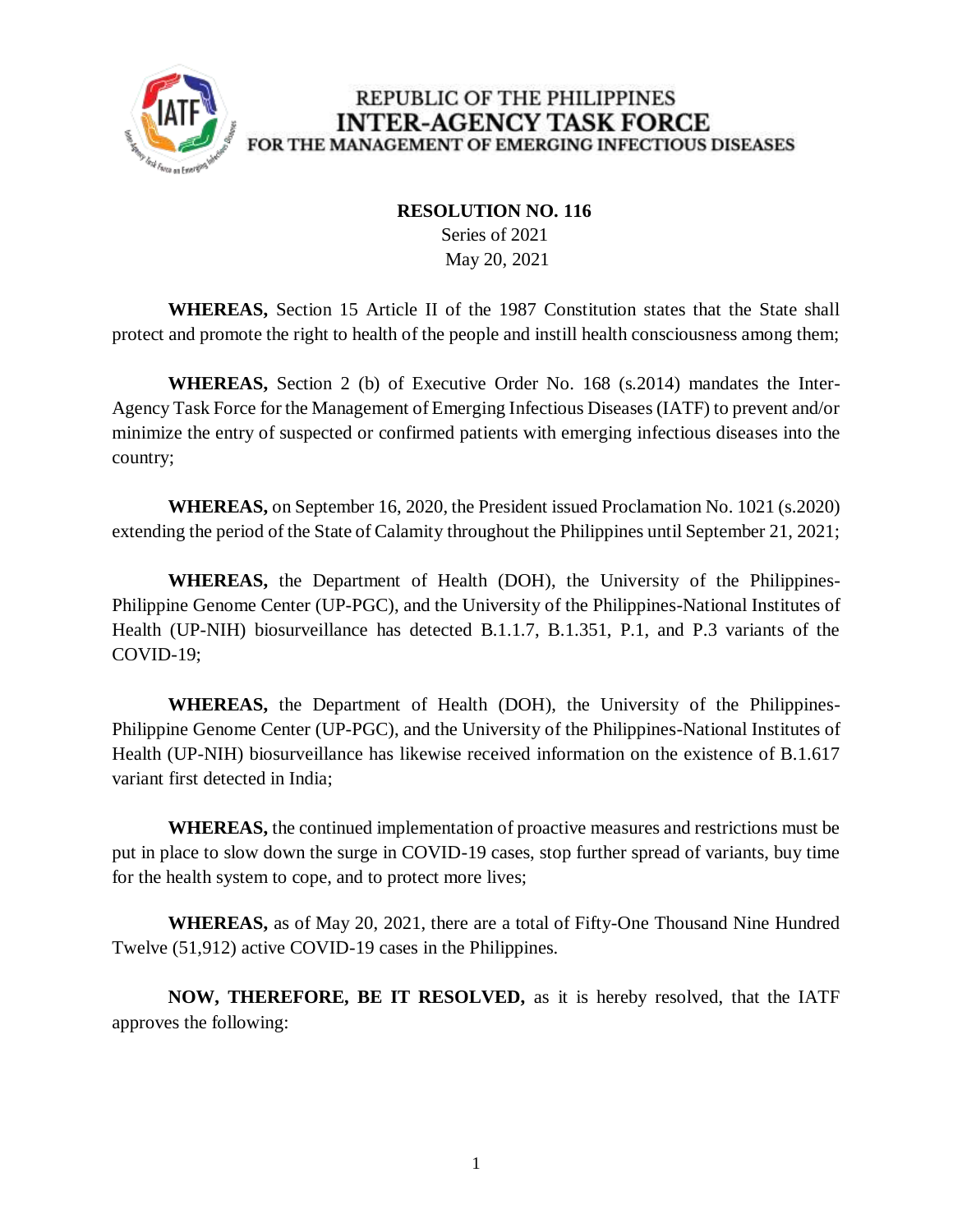

A. The Omnibus Guidelines on the Implementation of Community Quarantine in the Philippines is hereby amended by adding a new provision as Section 7(2)(d), which essentially reproduces the protocols for inbound international travel now in effect, as follows:

## *x x x*

- *d. The inbound international travel of all persons, regardless of vaccination status, to any port of the Philippines, shall be governed by the following entry, testing and quarantine protocols:*
	- *i. All arriving travelers shall undergo a fourteen (14) day quarantine upon arrival, with the day of arrival being the first day. The first ten days shall be observed in a quarantine facility, with the remainder to be completed under home quarantine in their respective local government units of destination;*
	- *ii. Reverse Transcription Polymerase Chain Reaction (RT-PCR) testing shall be conducted on the seventh day of quarantine. Notwithstanding a negative test result, the arriving traveler shall complete the facility-based quarantine period of ten (10) days;*
	- *iii. The Bureau of Quarantine shall ensure strict symptom monitoring while in the facility quarantine for ten (10) days; and*
	- *iv. The foregoing shall be subject to special protocols approved by the IATF or the Office of the President for certain classes of travelers or ports of origin. x x x*
- B. The recommendations of the National Economic and Development Authority are approved, the specifics of which are as follows:
	- 1. Contact tracing applications of various local government units such as those used by Pasig, Mandaluyong, Antipolo, and Valenzuela, among others, be scaled up to aid in addressing the rise in COVID-19 cases; and,
	- 2. The Department of Information and Communications Technology (DICT) and the Department of the Interior and Local Government (DILG) to issue a policy to ensure that all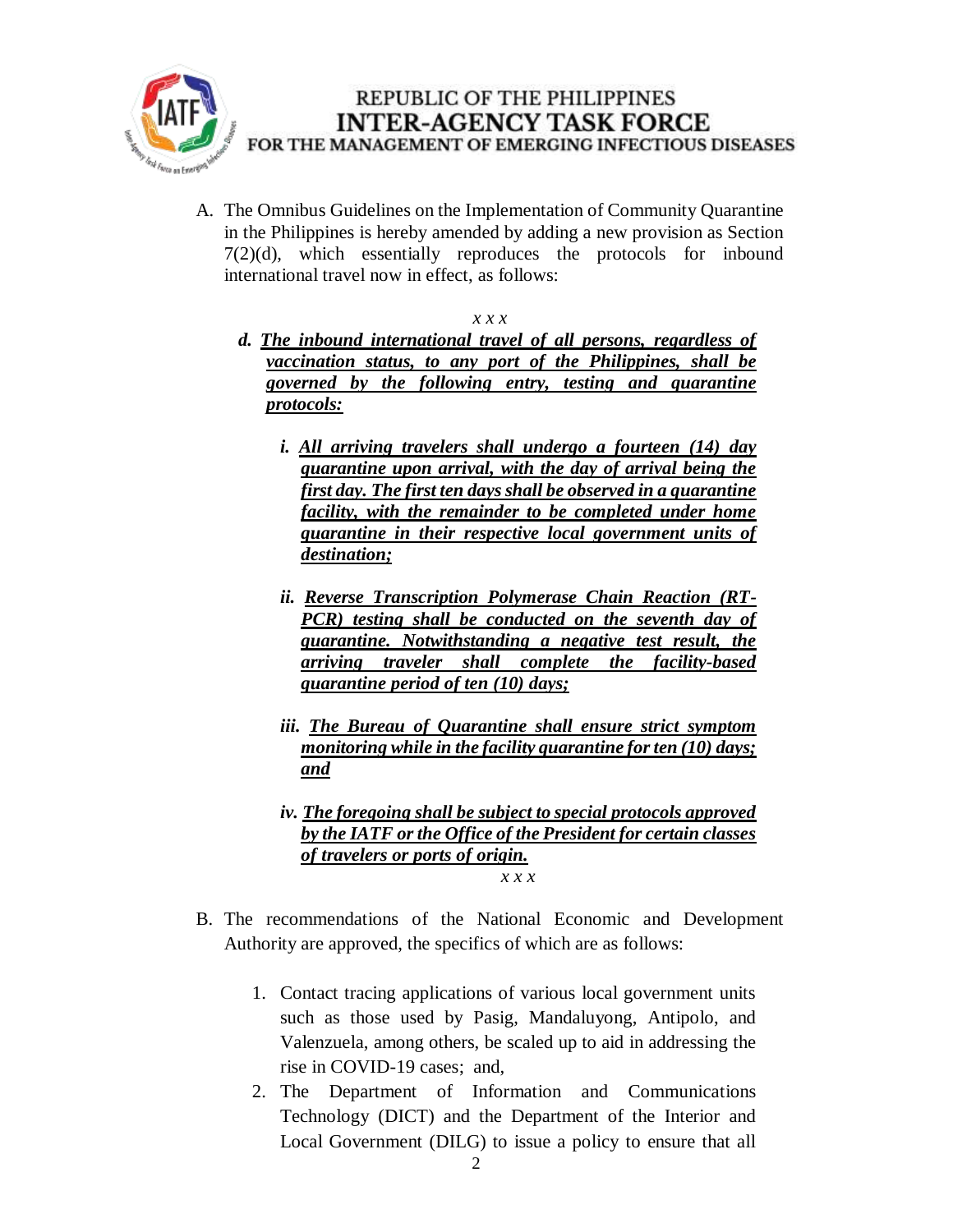

contact tracing applications are interoperable, with the DICT as the lead in national interoperability pursuant to the IATF Resolution No. 109.

- C. The Department of Public Works and Highways (DPWH) shall be allowed to resume with their voluntary relocation and involuntary relocation activities for affected informal settler families in furtherance of their construction projects. Provided, that these activities be conducted in accordance with existing laws and ordinances, with strict observance of minimum public health standards and health and safety protocols;
- D. The recommendations of the IATF Technical Working Group, the specifics of which are as follows:
	- 1. Consistent with the provisions of the IATF Omnibus Guidelines on the Implementation of Community Quarantine in the Philippines (IATF Omnibus Guidelines) wherein gatherings that are essential for the provision of government services are allowed, the conduct of the 9th Meeting of the ASEAN Plus Three Emergency Rice Reserve of the National Food Authority is exempt from the prohibition on meetings, incentives, conventions, exhibition (MICE) venues. NFA's choice of a specific MICE venue shall be subject to applicable laws and rules;
	- 2. For the duration of the GCQ with heightened restrictions in the NCR Plus, the provision on religious gatherings for Modified Enhanced Community Quarantine under the IATF Omnibus Guidelines is adopted, as follows:

*Religious gatherings shall be allowed up to ten percent (10%) of the venue capacity. Provided that, there is no objection from the local government unit where the religious gathering may take place. Provided, further, that the LGU may increase the allowable venue capacity up to thirty percent (30%). The religious denominations should strictly observe their submitted protocols and the minimum public health standards.*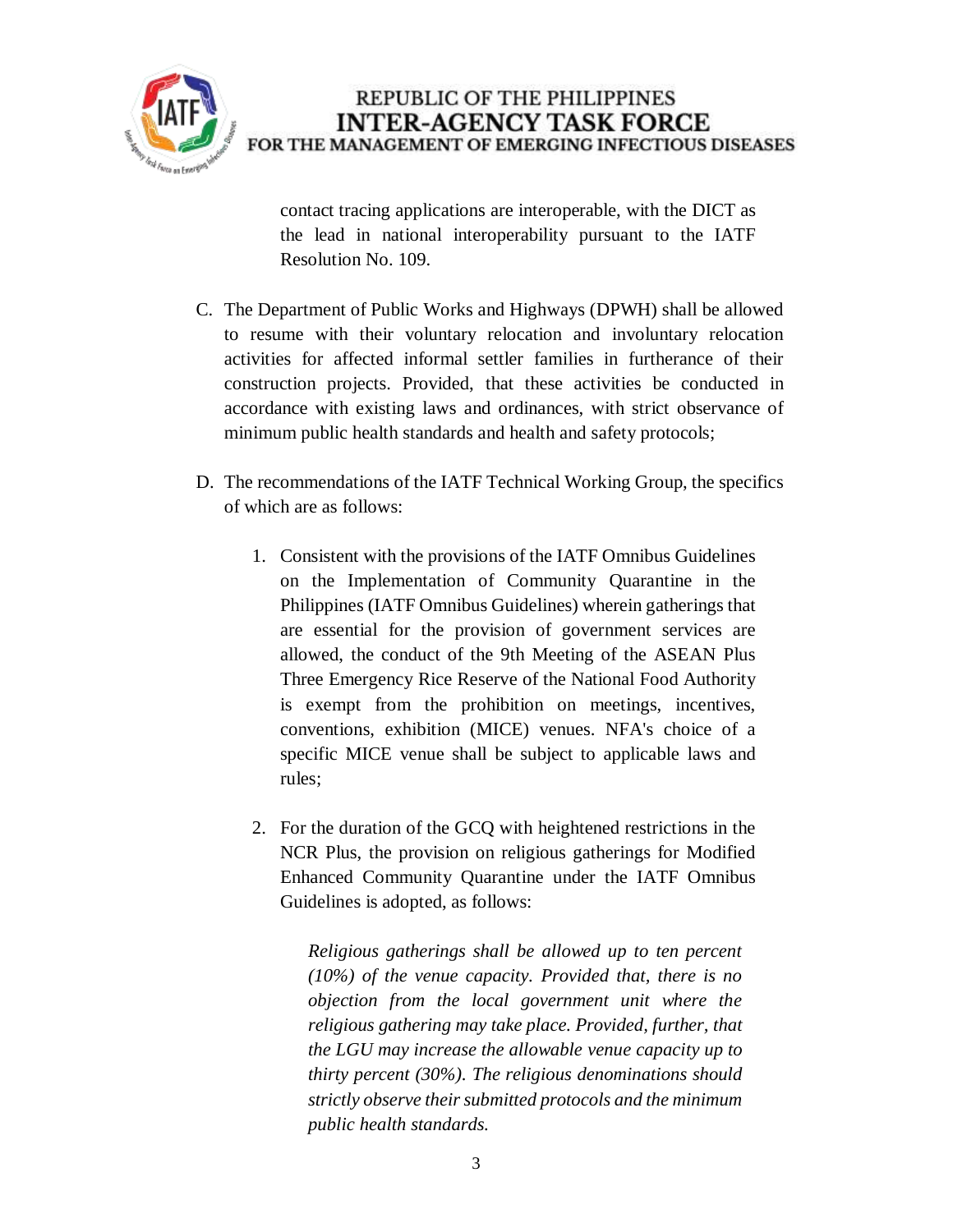

*Gatherings for necrological services, wakes, inurnment, funerals for those who died of causes other than COVID-19 shall be allowed, provided that the same shall be limited to immediate family members, upon satisfactory proof of their relationship with the deceased and with full compliance with the prescribed minimum public health standards for the duration of the activity.* 

As far as the National Capital Region is concerned, the IATF notes that the Metro Manila Council has allowed religious gatherings at 30% venue capacity.

- 3. Recommending to the Interim National Immunization Technical Advisory Group (iNITAG) the priority vaccination of the athletes, coaches, delegates, and officials bound for the Tokyo Olympics and South East Asian Games, and the inclusion in Priority Group A4 of the frontline employees in the business process outsourcing industry, and the frontline employees of the Commission on Elections.
- 4. The request of the Philippine Swimming Incorporated to host the 2021 Swimming National Selection Meet under a bubble-type format at the New Clark City Aquatics Center, Capas, Tarlac is approved. For this purpose, delegates of the National Selection Meet shall be considered as authorized persons outside of residence and shall be allowed interzonal travel consistent with the IATF Omnibus Guidelines, subject to the rules as may be imposed by the Bases Conversion and Development Authority (BCDA). Further, athletes bound for the Tokyo Olympics and the Southeast Asian Games may commence with their bubbletype training subject to the applicable guidelines of the Philippine Sports Commission, Games and Amusement Board, and Department of Health;
- 5. A Small Working Group is hereby created composed of the Department of Tourism as chairperson and co-chaired by the Department of Foreign Affairs, with the Department of Health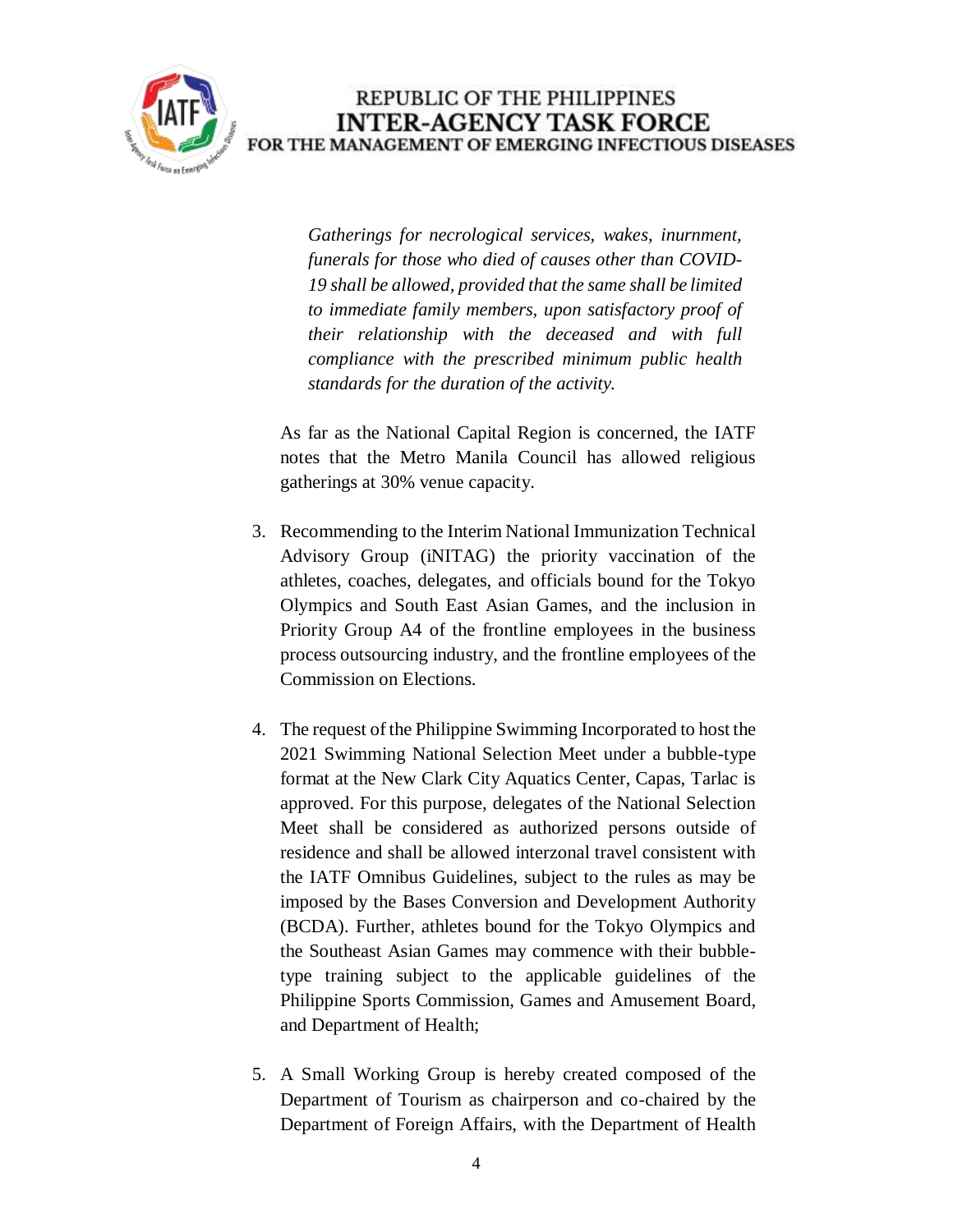

and the Bureau of Quarantine, Department of Justice and the Bureau of Immigration, Department of Information Communications Technology, Department of Transportation, Office of the Presidential Adviser to the Peace Process being the Vaccine Czar, Department of Labor and Employment and the Overseas Workers Welfare Administration, and the Department of Trade and Industry, to study and formulate protocols for inbound international travel of fully vaccinated individuals, and such other protocols that may be applicable to them; and

6. Confirming that liquified petroleum gas (LPG) dealers, retailers, and attendants form part of the approved Priority Group A4.2 for vaccine deployment under the "retail trade operators and frontliners."

**RESOLVED FURTHER,** that the Chairperson and the Co-Chairperson shall be duly authorized to sign this Resolution for and on behalf of the Inter-Agency Task Force.

**APPROVED** during the 116th Inter-Agency Task Force Meeting, as reflected in the minutes of the meeting, held this May 20, 2021, via video conference**.**

**FRANCISCO T. DUQUE III** Secretary, Department of Health IATF Chairperson

**KARLO ALEXEI B. NOGRALES** Secretary, Office of the Cabinet Secretariat IATF Co-Chairperson